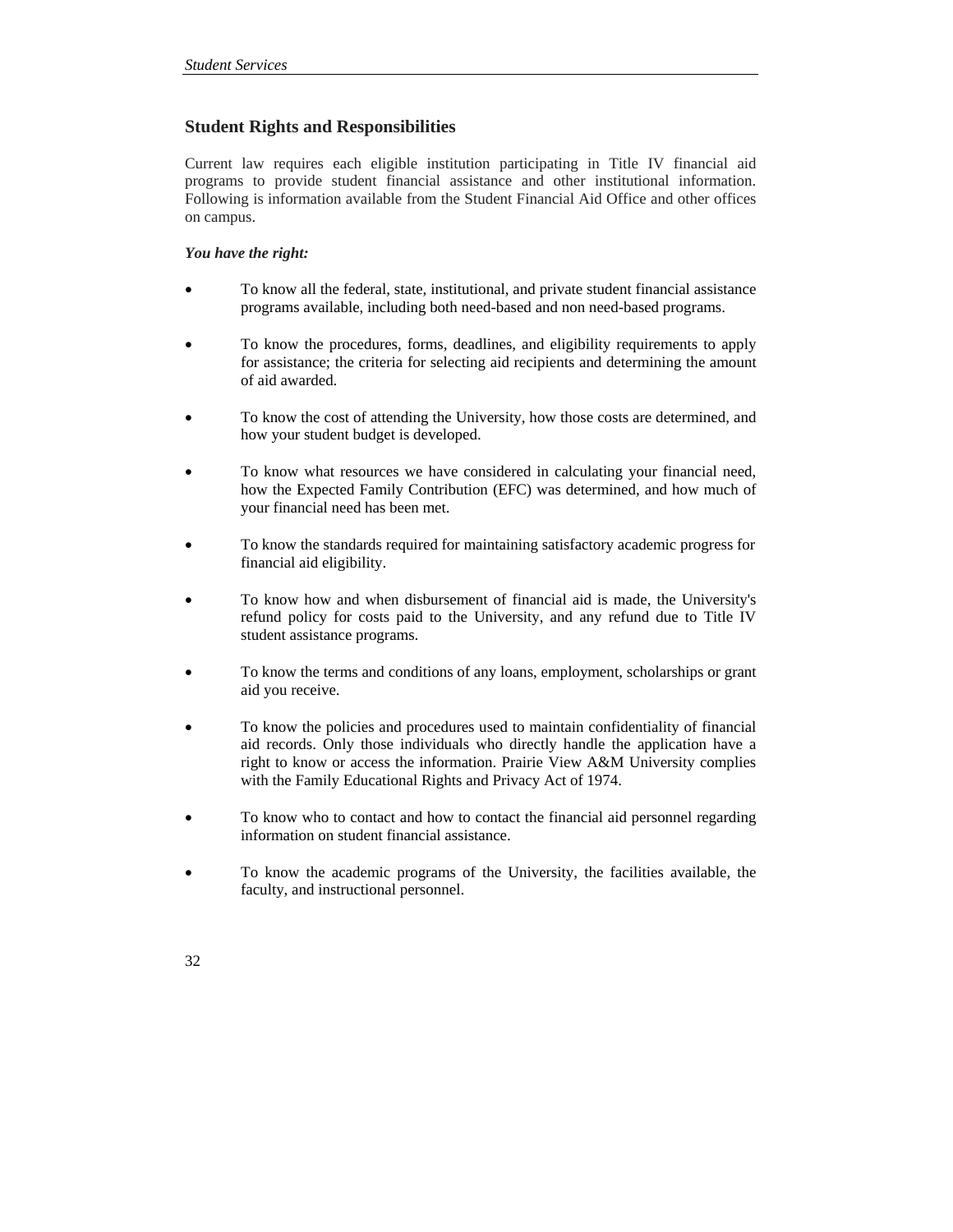- To know the names of bodies which accredit, approve or license the institution and its programs, and how their documents may be reviewed.
- To know the completion or graduation rate of students.
- To know statistics on the receipt of athletic-related student aid.
- To know campus security policies and crime statistics.
- To know what facilities and services are available to students with disabilities.

#### *It is your responsibility:*

- To read and consider all information about the University before you enroll.
- To complete all University applications forms thoroughly and accurately, and submit them to the appropriate office(s) by required deadlines.
- To accurately and honestly complete your Free Application for Federal Student Aid (FAFSA). Errors can result in delays. False or misleading information is a criminal offense and is subject to a \$10,000 fine, imprisonment or both.
- To use any federal, state-appropriated or institutional financial aid received during the award year solely for expenses related to attendance at Prairie View A&M University.
- To comply with Quality Assurance Program requirements (if you are selected as a participant), provide verification or additional information as requested by the University, and submit corrections or new information, as appropriate.
- To read, understand and accept responsibility for all forms or agreements you sign. We recommend you keep copies of your records.
- To report to the Financial Aid Office if you are in default on a student loan or if you owe a refund or repayment on any educational grant received from any school.
- To notify your student loan lender of changes in your name, address, and school status.
- To perform the work agreed upon when you accept a Federal Work-Study award.
- To know and to comply with the following University policies and procedures as they relate to financial aid: withdrawal, refund/repayment, satisfactory academic progress, debt management, and enrollment status for aid disbursement.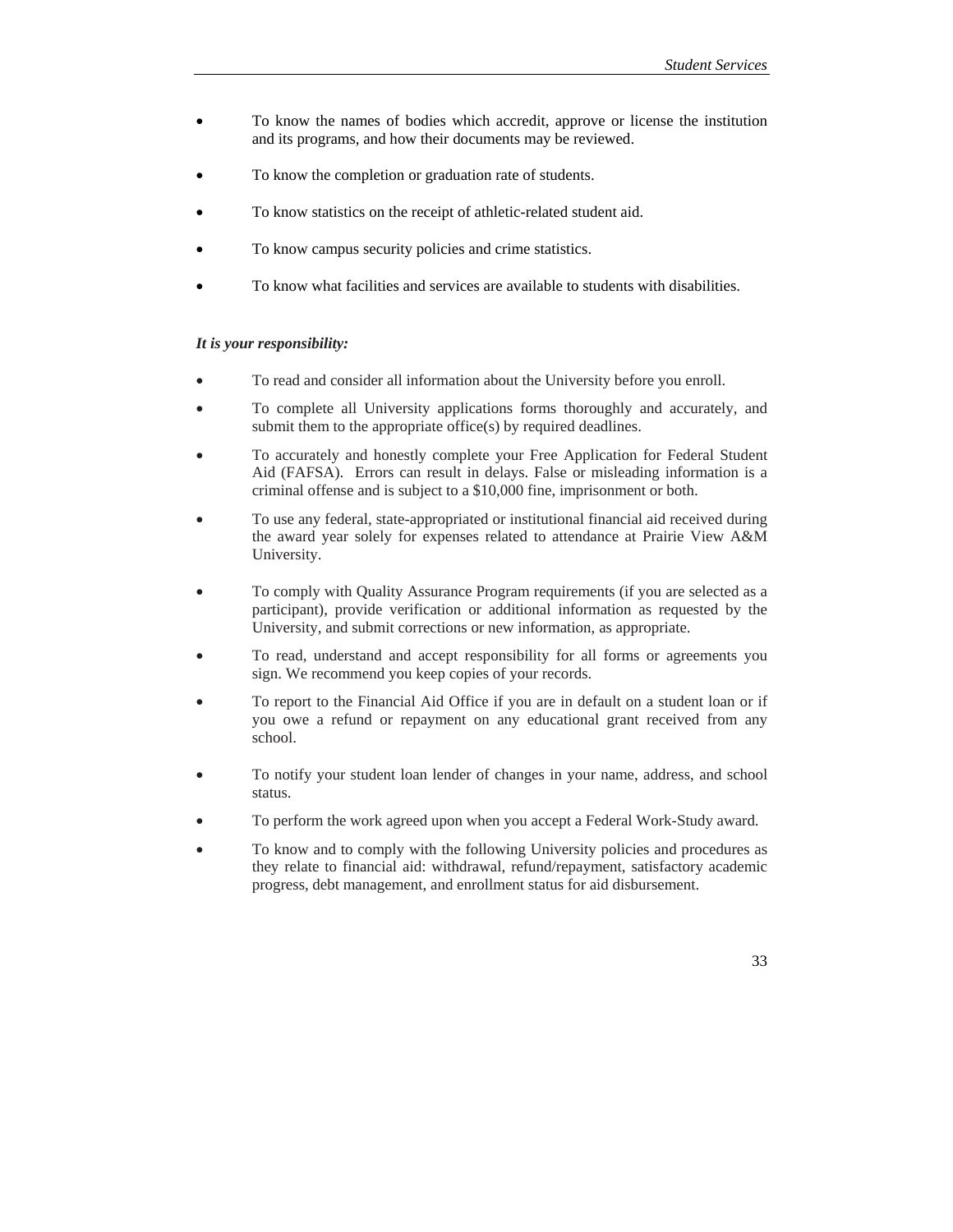Hours completed do not include the following grades; however, these hours are included in hours attempted:

| <b>Grade</b> | <b>Description</b>                         |
|--------------|--------------------------------------------|
| U            | Unsatisfactory                             |
| I            | Incomplete                                 |
| W            | Withdrawal from a course                   |
| WV           | Withdrawal from the University Voluntarily |
| <b>MW</b>    | Military Withdrawal                        |

If a grade other than U, I, W, WV, and MW is received, courses that have been repeated will be counted for each enrollment as hours attempted, as well as, hours completed.

### **REMEDIAL COURSEWORK**

If acceptance to a program has been confirmed, and the remedial coursework is necessary to complete the program, students may receive financial assistance for remedial coursework. Students cannot receive financial assistance for remedial coursework if their acceptance to a program is based on the completion of the remedial work.

#### **Maximum Time Frame**

Federal regulations specify that the maximum time frame during which a student is expected to finish an undergraduate program and receive Title IV funds may not exceed 150 percent of the published length of the program. Thus, an undergraduate is allowed a maximum of 180 credit hours to complete degree requirements. Unless the student can provide documentation of a graduation date of two semesters or less at the time of the appeal, federal financial assistance for undergraduate work will not be extended beyond this time frame.

Transfer students who are considered in good academic standing from the previous schools attended will be eligible for federal Title IV funds. Transfer credits will also be included in the maximum time frame.

Graduate students will be ineligible for aid if they do not meet their degree objectives after carrying the maximum number of credit hours listed below (whether or not they have received aid for all terms):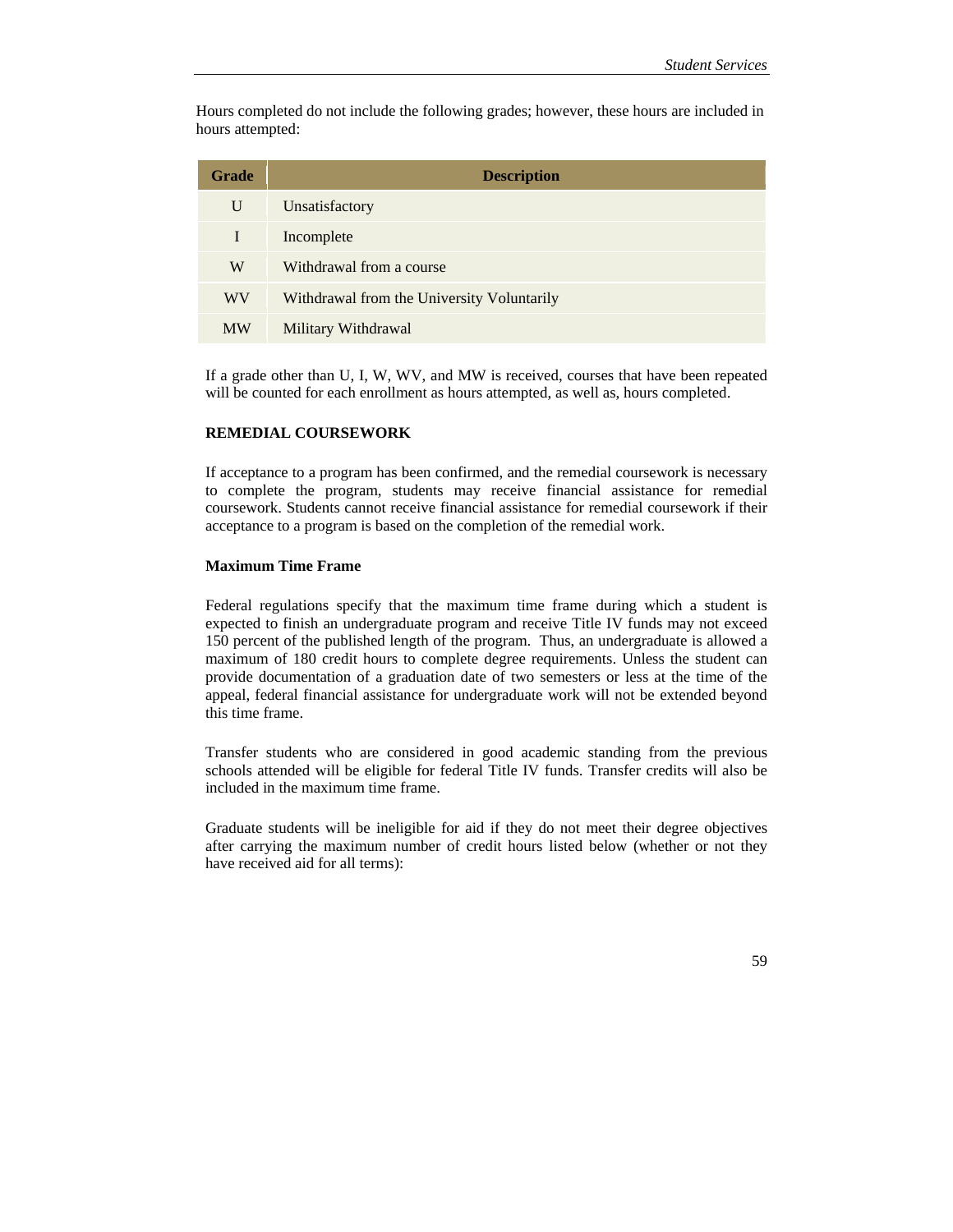8. Students who receive financial aid and withdraw multiple times will be placed on financial aid suspension.

## **RETURN TO TITLE IV POLICY (R2T4)**

#### **Repayment of Unearned Federal Financial Aid**

 If you withdraw from school prior to completing over 60% of a term, you may be required to repay a portion of the federal financial aid that you received for that term. A pro rata schedule is used to determine the amount of federal student aid funds you will have earned at the time of withdrawal. Federal aid includes Federal Stafford Loan, Federal Perkins Loan, Federal PLUS Loan, Federal Pell Grant, and Federal Supplemental Educational Opportunity Grant.

*We recommend that you complete one class, if possible, to avoid any financial hardship imposed by this regulation. However, if you have to withdraw, it is important that you understand your financial obligations.*

## **How much will I have to repay when I withdraw from school?**

 The amount of repayment depends upon the number of days that you attend school in the term, the type of financial aid that you received, and whether or not Prairie View A&M University (PVAMU) refunds your tuition and fees. The portion of the term that you do not attend represents the portion of aid that is determined to be *unearned*. If you are receiving loans only and PVAMU refunds the full amount of your tuition and fees, you will only be required to repay your loans in accordance with the regular repayment schedule. All other students who withdraw prior to completing over 60% of a term must repay a portion of their federal financial aid.

## **When will I have earned 100% of my federal financial aid?**

 If you initiate withdrawal procedures after completing over 60% of the enrollment term, you will have earned 100% of your federal financial aid for that term and no repayment is required. The following examples refer to students who are enrolled in at least one course that meets the full length of the standard term. For 2008-09, you will have earned 100% of your federal aid if you withdraw on or after: July 11, 2008, for Summer 2008; November 1, 2008, for Fall 2008; April 1, 2009, for Spring 2009. If you are only enrolled in courses that are shorter than the full length of the standard term, the date that you have earned 100% of your federal aid will vary.